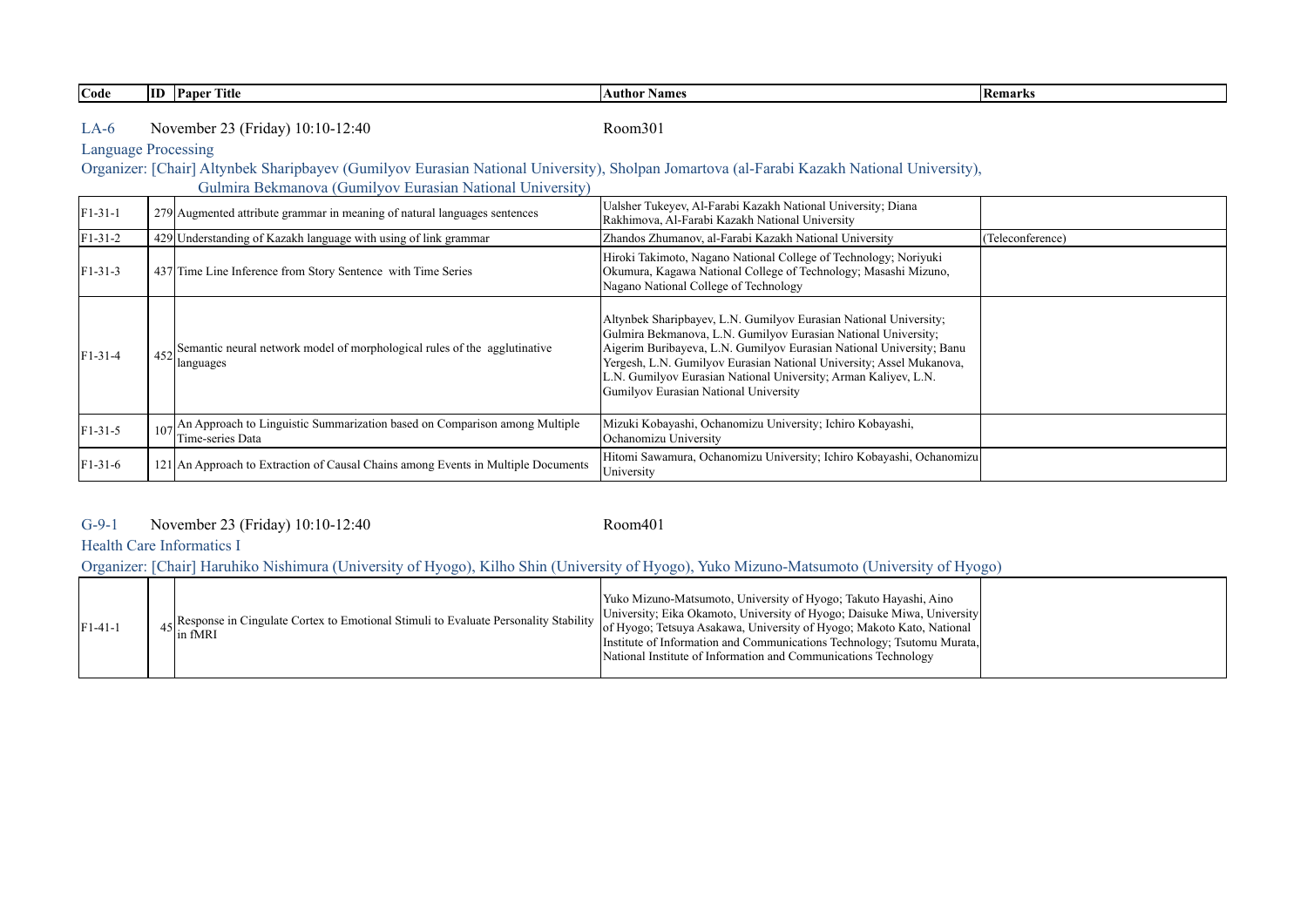| $F1-41-2$ |                | Frequency analysis of shunt sounds in the arteriovenous fistula on hemodialysis<br>patients            | Atsu Todo, Sakai Hospital Kinki University Faculty of Medicine; Tomomi<br>Kadonaka, Sakai Hospital Kinki University Faculty of Medicine; Ayako<br>Ueno, Sakai Hospital Kinki University Faculty of Medicine; Masanori<br>Yoshioka, Sakai Hospital Kinki University Faculty of Medicine; Masami<br>Mitani, Sakai Hospital Kinki University Faculty of Medicine; Hitoshi<br>Katsurao, Sakai Hospital Kinki University Faculty of Medicine; Noriyuki<br>Someya, Sakai Hospital Kinki University Faculty of Medicine; Hirofumi<br>Hasegawa, Sakai Hospital Kinki University Faculty of Medicine; Yasumasa<br>Hitomi, Ayabe Municipal Hospital; Takayuki Nishigaki, National Cerebral<br>and Cardiovascular Center; Yuko Mizuno-Matsumoto, University of Hyogo |  |
|-----------|----------------|--------------------------------------------------------------------------------------------------------|-----------------------------------------------------------------------------------------------------------------------------------------------------------------------------------------------------------------------------------------------------------------------------------------------------------------------------------------------------------------------------------------------------------------------------------------------------------------------------------------------------------------------------------------------------------------------------------------------------------------------------------------------------------------------------------------------------------------------------------------------------------|--|
| $F1-41-3$ | Q <sub>1</sub> | Electronic Medical Records Privacy Preservation through k-Anonymity Clustering<br>Method               | Moonshik Shin, Korea Advanced Institute of Science and Technology;<br>Sunyong Yoo, Korea Advanced Institute of Science and Technology;<br>Kwang Hyung Lee, Korea Advanced Institute of Science and Technology;<br>Doheon Lee, Korea Advanced Institute of Science and Technology                                                                                                                                                                                                                                                                                                                                                                                                                                                                          |  |
| $F1-41-4$ |                | An online support system for promotion of a behavior change for persons with<br>metabolic syndrome     | Shoko Tani, National Cerebral and Cardiovascular Center; Hiroshi<br>Narazaki, University of Hyogo; Michiaki Iwata, National Cerebral and<br>Cardiovascular Center; Ryo Haraguchi, National Cerebral and<br>Cardiovascular Center; Hiroshi Inada, University of Hyogo; Kazuo<br>Nakazawa, Research Institute National Cerebral and Cardiovascular Center                                                                                                                                                                                                                                                                                                                                                                                                   |  |
| $F1-41-5$ |                | 186 A Hypothesis-generating Support System Using Medical Records for Clinical<br>Knowledge Acquisition | Kazuya Okamoto, Kyoto University Hospital; Hiroko Tanaka, Kyoto<br>University Hospital; Tadamasa Takemura, Kyoto University Hospital;<br>Naoto Kume, Kyoto University Hospital; Tomohiro Kuroda, Kyoto<br>University Hospital; Hiroyuki Yoshihara, Kyoto University Hospital                                                                                                                                                                                                                                                                                                                                                                                                                                                                              |  |
| $F1-41-6$ |                | $222$ Development of a Support System for Diabetic Patients at Home Using a<br>Smartphone              | Hiroshi Narazaki, University of Hyogo; Shoko Tani, National Cerebral and<br>Cardiovascular Center; Jun Ishizaki, Osaka Saiseikai Suita Hospital; Kazuo<br>Nakazawa, Research Institute National Cerebral and Cardiovascular Center;<br>Hiroshi Inada, University of Hyogo; Haruhiko Nishimura, University of<br>Hyogo                                                                                                                                                                                                                                                                                                                                                                                                                                     |  |

#### SK-2 Room402 November 23 (Friday) 10:10-12:40

Brain-Computer Interface and Brain-Machine Interface

Organizer: [Chair] Suguru N. Kudoh (Kwansei Gakuin University), Arao Funase (Nagoya Institute of Technology)

| $F1-42-1$ | Feature Extraction of EEG Spectrum for Steady-State Visual Evoked Potentials<br>$206$ Detection          | Akitoshi Itai, Chubu University; Arao Funase, Nagoya Institute of<br>Technology                  |  |
|-----------|----------------------------------------------------------------------------------------------------------|--------------------------------------------------------------------------------------------------|--|
| $F1-42-2$ | Development of Estimation Method about Activity States for NIRS-based BCI<br>$\frac{304}{\text{System}}$ | Sho Okasaka, Kochi University of Technology; Yukinobu Hoshino, Kochi<br>University of Technology |  |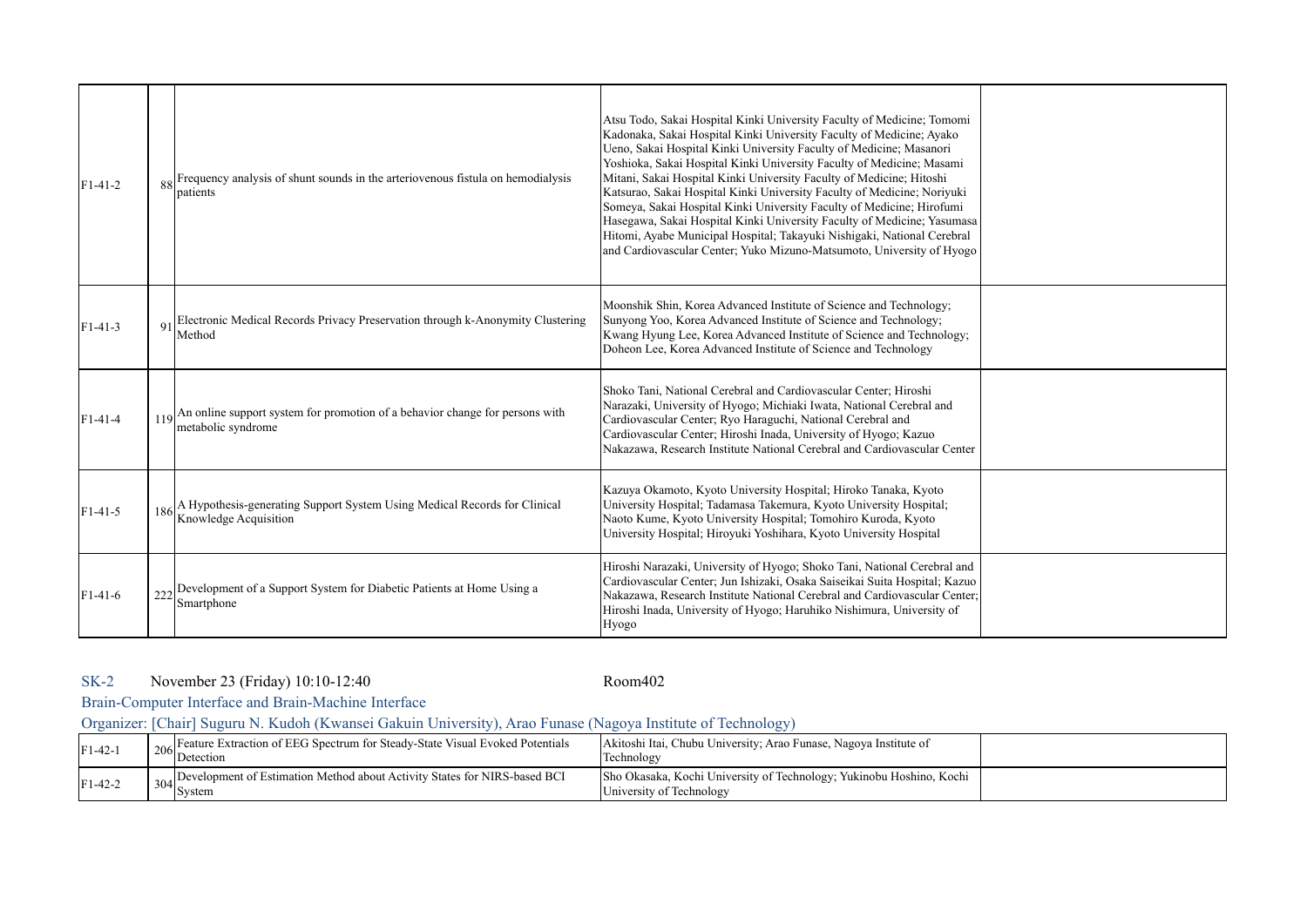| $F1-42-3$ | 306 Brain Computer Interface by use of Electroencephalograms from Right Frontal Area                                                                                                   | Takahiro YAMANOI, Hokkai-Gakuen University; Hisashi TOYOSHIMA,<br>Japan Technical Software; Toshimasa YAMANZAKI, Kyushu Institute of<br>Technology; Shin-ichi OHNISHI, Hokkai-Gakuen University; Michio<br>SUGENO, European Center for Soft Computing; Elie Sanchez, The<br>University of Mediterranean |  |
|-----------|----------------------------------------------------------------------------------------------------------------------------------------------------------------------------------------|---------------------------------------------------------------------------------------------------------------------------------------------------------------------------------------------------------------------------------------------------------------------------------------------------------|--|
| $F1-42-4$ | 491 SSVEP frequency detection methods considering background EEG                                                                                                                       | Toshihisa Tanaka, Tokyo University of Agriculture and Technology; Cheng<br>Zhang, Tokyo University of Agriculture and Technology; Hiroshi Higashi,<br>Tokyo University of Agriculture and Technology                                                                                                    |  |
| $F1-42-5$ | 533 RatCar: A whole-body neuromuscular locomotion prosthetic device with exoskeletal University of Tokyo; Hiroshi Otsuka, The University of Tokyo; Takafumi<br>robotic limbs for a rat | Osamu Fukayama, The University of Tokyo; Ryosuke Nakanishi, The<br>Suzuki, The University of Tokyo; Kunihiko Mabuchi, The University of<br>Tokyo                                                                                                                                                        |  |
| $F1-42-6$ | 534 Cerebellum-Machine Interface to Understand Cerebellar Roles in Motor Learning                                                                                                      | Yutaka Hirata, Chubu University                                                                                                                                                                                                                                                                         |  |

#### JS-13 Room403 November 23 (Friday) 10:10-12:40

# Bio-inspired Perspectives to Trade-off Problems

Organizer: [Chair] Hiroyuki Ohta (National Defense Medical College), Junichi Suzuki (Univeristy of Massachusetts)

| $F1-43-1$ | 313 Loosely Symmetric Reasoning to Cope with The Speed-Accuracy Trade-off                                                        | Yu Kohno, Tokyo Denki University; Tatsuji Takahashi, Tokyo Denki<br>University                                                                                                                  |  |
|-----------|----------------------------------------------------------------------------------------------------------------------------------|-------------------------------------------------------------------------------------------------------------------------------------------------------------------------------------------------|--|
| $F1-43-2$ | 319 Presynaptic inhibition balances the trade-off between differential sensitivity and<br>reproducibility                        | Hiroyuki Ohta, National Defense Medical College; Daisuke Uragami,<br>Tokyo University of Technology; Yasuhiro Nishida, National Defense<br>Medical College; James Houk, Northwestern University |  |
| $F1-43-3$ | Balancing between incremental learning and generalization by structured mutual<br>$\left  \frac{328}{\text{inhibition}} \right $ | Daisuke Uragami, Tokyo University of Technology; Hiroyuki Ohta,<br>National Defense Medical College                                                                                             |  |
| $F1-43-4$ | 376 A theoretical approach to animal's impulsive preference                                                                      | Yoshiya Yamaguchi, Tamagawa University; Yutaka Sakai, Tamagawa<br>University                                                                                                                    |  |
| $F1-43-5$ | Giant mitochondria-driven sperm elongation: A potential promoter of reproductive<br>isolation in divers insect species.          | Tatsuhiko Noguchi, National Defense Medical College                                                                                                                                             |  |
| $F1-43-6$ | 502 Origin of Meta-Symbol: Navagation and Point Logic                                                                            | Yukio Gunji, Kobe University; Tomoko Sakiyama, Kobe University                                                                                                                                  |  |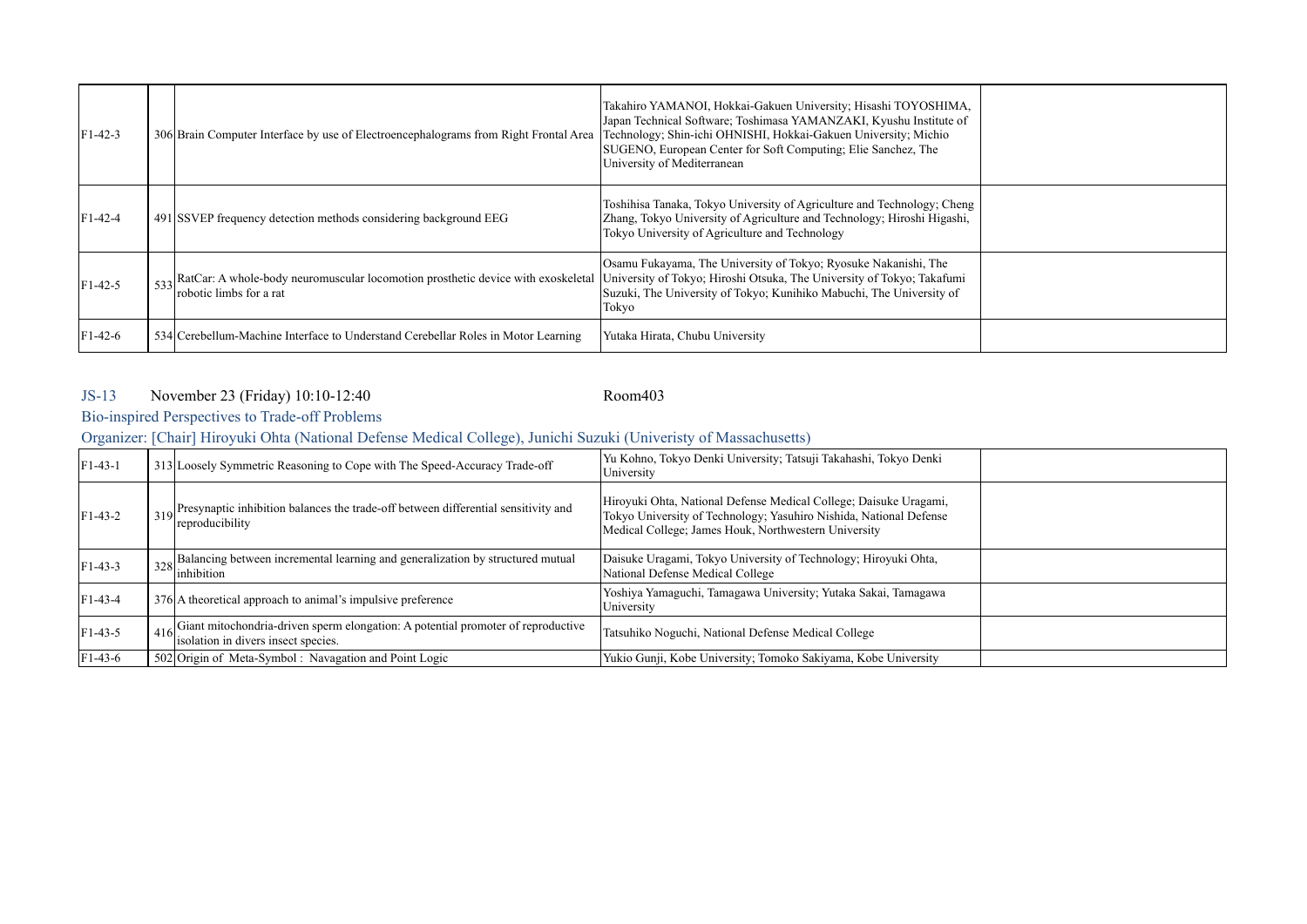### JS-9 Room404 November 23 (Friday) 10:10-12:15

Human System Interaction on Brain and Robot

Organizer: [Chair] Yinlai Jiang (Kochi University of Technology), Isao Hayashi (Kansai University), Shuoyu Wang (Kochi University of Technology)

| $F1-44-1$ | Configuration of Slave and Endoscope in Surgical Robot based on Brain Activity<br>Measurement                                            | Satoshi Miura, Waseda University; yo Kobayashi, Waseda University;<br>kazuya kawamura, Chiba University; Masatoshi Seki, Waseda University;<br>Yasutaka Nakashima, Waseda University; Takehiko Noguchi, Waseda<br>University; Yuki Yokoo, Waseda University; Masakatsu Fujie, Waseda<br>University |  |
|-----------|------------------------------------------------------------------------------------------------------------------------------------------|----------------------------------------------------------------------------------------------------------------------------------------------------------------------------------------------------------------------------------------------------------------------------------------------------|--|
| $F1-44-2$ | 165 Brain Activity Measurement Based Evaluation of Active Control of a Treadmill                                                         | Yuki Yokoo, Waseda University; Yasutaka Nakashima, Waseda University;<br>Satoshi Miura, Waseda University; Yoshikazu Ogaya, Waseda University;<br>Takeshi Ando, Waseda University; Yo Kobayashi, Waseda University;<br>Masakatsu Fujie, Waseda University                                          |  |
| $F1-44-3$ | 336 User Directional Intention Identification for a Walking Support Walker - Adaptation<br>to Individual Differences with Fuzzy Learning | Yinlai Jiang, Kochi University of Technology; shuoyu Wang, Kochi<br>University of Technology; Kenji Ishida, Kochi University; yo Kobayashi,<br>Waseda University; Masakatsu Fujie, Waseda University                                                                                               |  |
| F1-44-4   | An Improved Adaptive Controller with Parameter Optimization by GA for an Omni-<br>directional Walker                                     | Renpeng Tan, Kochi University of Technology; shuoyu Wang, Kochi<br>University of Technology; Yinlai Jiang, Kochi University of Technology;<br>Kenji Ishida, Kochi University; yo Kobayashi, Waseda University;<br>Masakatsu Fujie, Waseda University                                               |  |
| $F1-44-5$ | 499 An Evaluation of pdi-Boosting for Brain-Computer Interfaces                                                                          | Isao Hayashi, Kansai University; Shinji Tsuruse, Panasonic System<br>Solutions Co., Ltd.                                                                                                                                                                                                           |  |

NK-1 Room405 November 23 (Friday) 10:10-10:35

Computational Intelligence in Management Controlling

Organizer: [Chair] Janos Botzheim (Tokyo Metropolitan University), Péter Földesi (Széchenyi István University)

NK-2 Room405 November 23 (Friday) 10:35-11:00

Memetic Computing: Algorithmic Development and Applications

Organizer: [Chair] Janos Botzheim (Tokyo Metropolitan University), Giovanni Iacca (INCAS3), Ferrante Neri (De Montfort University)

NK-3 Room405 November 23 (Friday) 11:00-12:40 Learning Systems in Dynamic Environment

Organizer: Norio Baba (Osaka Kyoiku University), Eiji Mizutani (National Taiwan University of Science And Technology), Naoyuki Kubota (Tokyo Metropolitan University) Session Chair: Janos Botzheim (Tokyo Metropolitan University)

| $\int_{AC_2}$ Investigating the Effect of Overtriage on Hospital Arrival Times of Critically Injured Glenn Hawe, Durham University; Duncan Wilson, Durham University;<br>$F1-45-1$<br><sup>463</sup> Casualties during a Major Incident using Agent-Based Simulation<br>Graham Coates, Durham University; Roger Crouch, Durham University |  |
|-------------------------------------------------------------------------------------------------------------------------------------------------------------------------------------------------------------------------------------------------------------------------------------------------------------------------------------------|--|
|-------------------------------------------------------------------------------------------------------------------------------------------------------------------------------------------------------------------------------------------------------------------------------------------------------------------------------------------|--|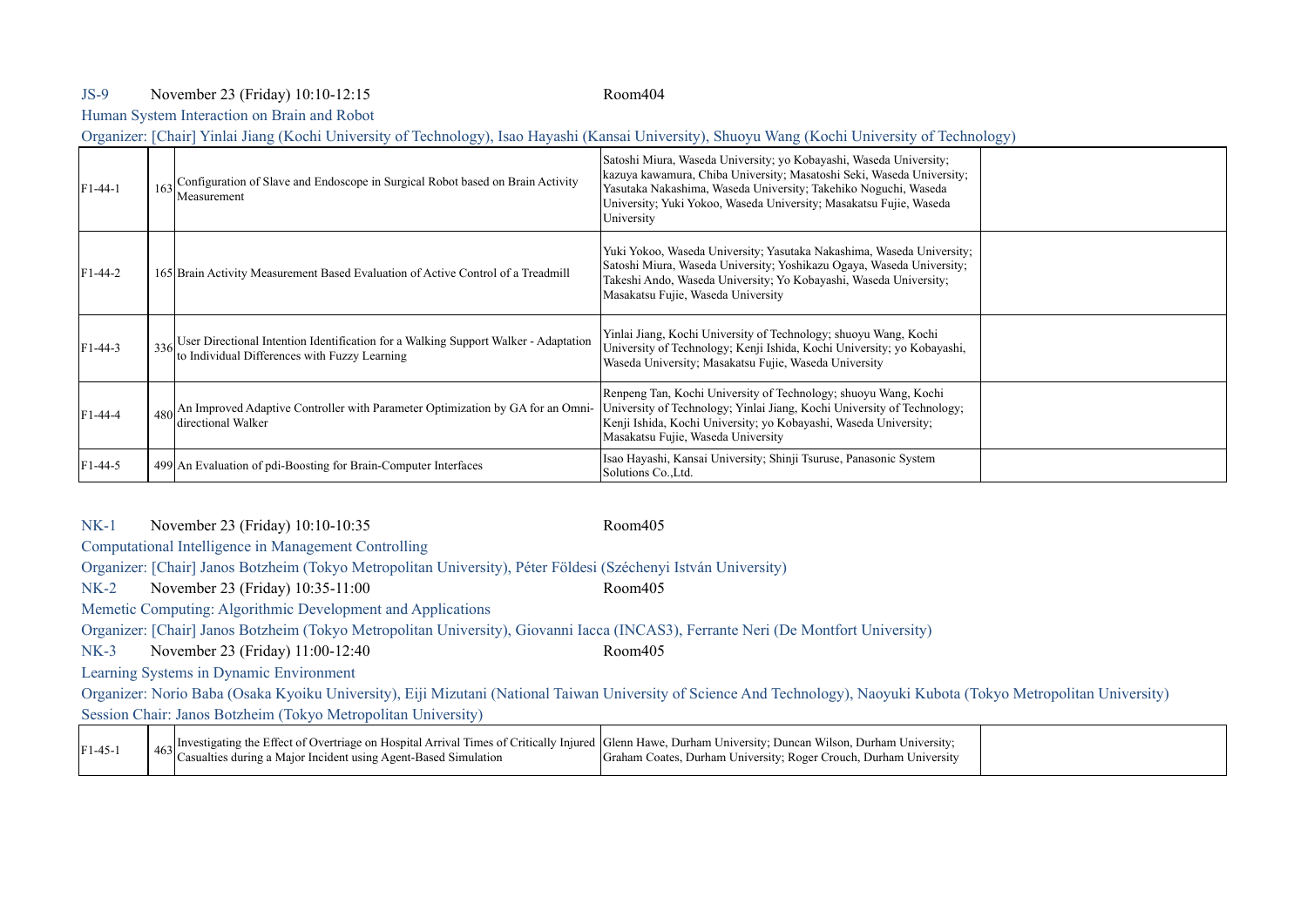| $F1-45-2$ | 260 Energy and Cost Optimal Design for the Reconstruction of Residential Building<br>Envelopes by Bacterial Memetic Algorithms | Arpad Csik, Szechenyi Istvan University; Janos Botzheim, Tokyo<br>Metropolitan University; Janos Balazs, DigitIQ Ltd.; Tamas Csoknyai,<br>University of Debrecen; Jozsef Levente Hontvári, DigitIQ Ltd. |  |
|-----------|--------------------------------------------------------------------------------------------------------------------------------|---------------------------------------------------------------------------------------------------------------------------------------------------------------------------------------------------------|--|
| $F1-45-3$ | 136 Formation Behavior of Multi-robot for Exploration and Monitoring                                                           | Yutaka Yasuda, Tokyo Metropolitan University; Naoyuki Kubota, Tokyo<br>Metropolitan University                                                                                                          |  |
| $F1-45-4$ | 233 The Fuzzy Position Control for the Four Rotor Flying Robot                                                                 | Shohei Noda, Kanagawa University; Hiroyuki Masuta, Kanagawa<br>University; Hun-ok Lim, Kanagawa University                                                                                              |  |
| $F1-45-5$ | $\frac{1}{419}$ Investigation of Robust Solution of Evolutionary Algorithms in Dynamic<br>Environments                         | Hisashi Handa, Kindai University                                                                                                                                                                        |  |
| $F1-45-6$ | 478 Multi-scale Q-Learning of A Mobile Robot in Dynamic Environments                                                           | Noriko Takase, Tokyo Metropolitan University; Naoyuki Kubota, Tokyo<br>Metropolitan University; Norio Baba, Osaka Kyoiku University                                                                     |  |

### HK-1-3 Room406 November 23 (Friday) 10:10-11:50

## Intelligent Systems in Medicine and Healthcare III

Organizer: [Chair] Hiroharu Kawanaka (Mie University), Miho Ohsaki (Doshisha University), Yutaka Hatakeyama (Kochi University)

| $F1-46-1$ | 130 Fuzzy Object Shape Model for Newborn Brain MR Image Segmentation                     | Aya Hashioka, University of Hyogo, Kei Kuramoto, University of Hyogo;<br>Syoji Kobashi, University of Hyogo; Yuki Wakata, Hyogo College of<br>Medicine; Kumiko Ando, Hyogo College of Medicine; Reiichi Ishikura,<br>Hyogo College of Medicine; Yutaka Hata, University of Hyogo |  |
|-----------|------------------------------------------------------------------------------------------|----------------------------------------------------------------------------------------------------------------------------------------------------------------------------------------------------------------------------------------------------------------------------------|--|
| $F1-46-2$ | A Fuzzy Time-Series Prediction Model with Multi-Biological Data for Health<br>Management | Hideaki Tanii, University of Hyogo; Hiroshi Nakajima, Omron<br>Corporation; Naoki Tsuchiya, Technology and Intellectual Property H.Q.,<br>Omron Corporation; Kei Kuramoto, University of Hyogo; Syoji Kobashi,<br>University of Hyogo; Yutaka Hata, University of Hyogo          |  |
| $F1-46-3$ | 364 Fuzzy Estimation System on Gait Independence Level by Footprint Dynamics             | Takamoto Yagi, University of Hyogo; Takahiro Takeda, University of<br>Hyogo; Katsunori Sueyoshi, Ishikawa Hospital; Yoshitetsu Oshiro,<br>Ishikawa Hospital; Yutaka Hata, University of Hyogo                                                                                    |  |
| $F1-46-4$ | Human Brain Ultrasound-mediated Diagnosis in Emergency Medicine and Home<br>Health Care  | Naomi Yagi, University of Hyogo; Yoshitetsu Oshiro, Ishikawa Hospital;<br>Tomomoto Ishikawa, Ishikawa Hospital; Yutaka Hata, University of Hyogo                                                                                                                                 |  |

#### JS-11 Room406 November 23 (Friday) 11:50-12:40

Robot's Mind and Behavioral Design

## Organizer: [Chair] Tomoko Yonezawa (Kansai University)

| $F1-46-5$ | 252 Evolution of Neural Controllers for Robot Formation               | Genci Capi, University of Toyama                                                                                                                                                                                                             |  |
|-----------|-----------------------------------------------------------------------|----------------------------------------------------------------------------------------------------------------------------------------------------------------------------------------------------------------------------------------------|--|
| $F1-46-6$ | 455 Modulating Reinforcement-Learning Parameters using Agent Emotions | Rickard von Haugwitz, Chalmers University of Technology; Yoshifumi<br>Kitamura, Research Institute of Electrical Communication, Tohoku<br>University; Kazuki Takashima, Research Institute of Electrical<br>Communication, Tohoku University |  |